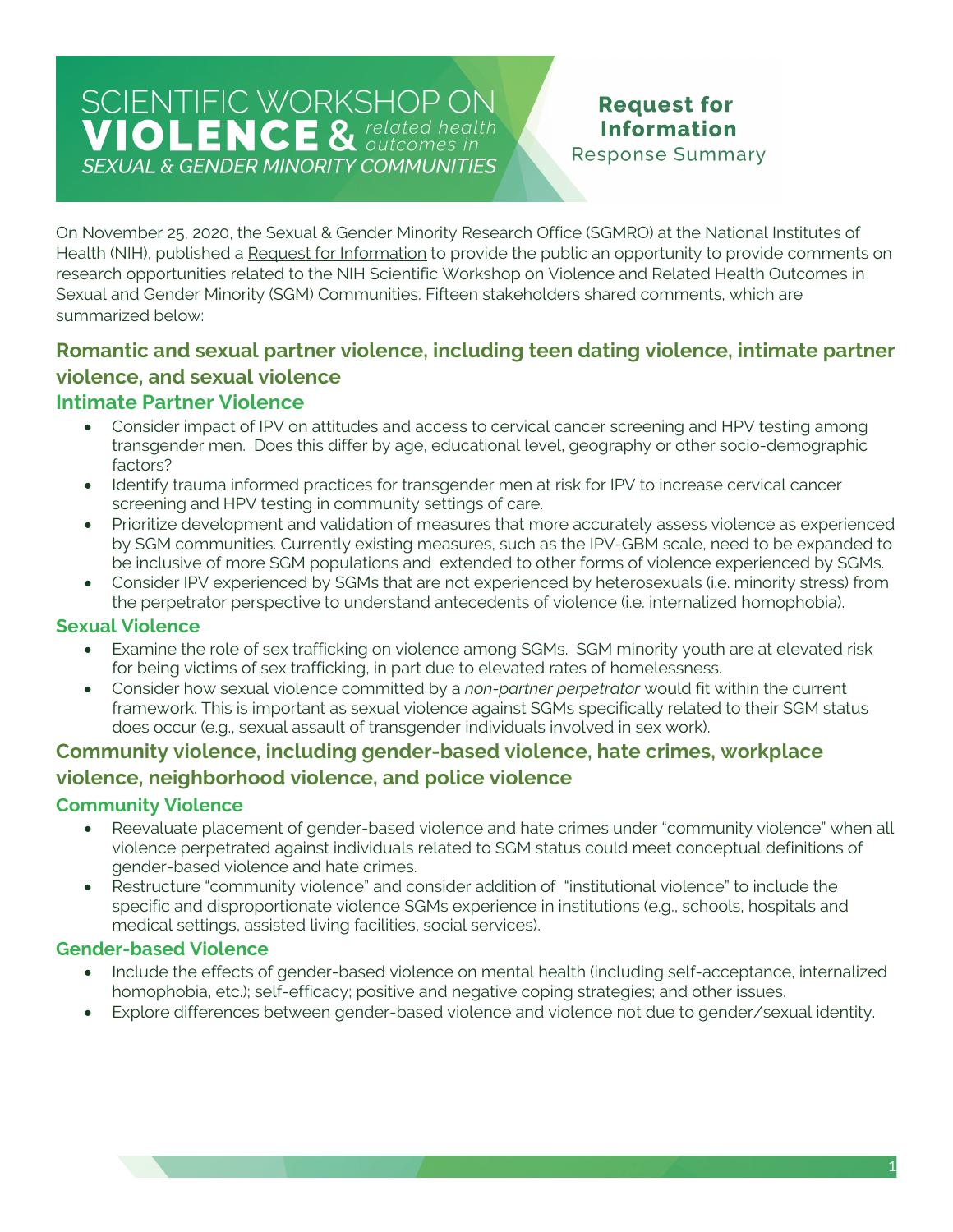# SCIENTIFIC WORKSHOP ON<br>VIOLENCE & related health **SEXUAL & GENDER MINORITY COMMUNITIES**

#### **Request for Information Response Summary**

### **Other Topics**

#### **Data Collection**

- Require and standardize inclusive sexual orientation and gender identity (SOGI) data collection for NIH funded research. Sex categories should include intersex people.
- Consider how contemporary structural violence against trans and genderqueer folks systematically invisibilizes this group, making interpersonal violence socially acceptable and health outcomes difficult to measure.

#### **HIV/AIDS**

• i emerging research base to support an adapted cognitive processing therapy related to HIV prevention and reductions in PTSD symptoms by my group O'Cleirigh et al – AIDS and Behavior, and O'Cleirigh is writing up the results of a larger study. The mental health components separated from just the HIV components in sexual minority men research needs to further articulated and studied.

#### **Intersectionality**

- Utilize an intersectional framework to examine how violence is experienced by SGM communities of color, especially Black and Latina transgender women.
- Collaborate with community-academic organizations to address the needs of trans women of color (e.g., Trans Sistas of Color Project and the Love Her Collective in Detroit, MI). These groups consist of academic researchers, community activists, front line workers seeking to address the unique experiences of violence that Black and Latina trans women face in their relationships and communities through measurement and intervention efforts.
- Examine the impact of racism and anti-Blackness as it intersects with violence among SGM communities. Utilize experts and community members of color in research on SGM people of color..
- Consider intersectional, as well as population-specific studies that consider the experiences of SGM people who have been historically at the margins (e.g., studies of populations with differences in sexual development (DSD), intersex conditions, or who identify as intersex, SGM people of color; individuals in child welfare or in custody).

#### **Intersex Adults**

• Include researchers who work with intersex populations to better understand the impact of violence/discrimination on health outcomes within these populations.

#### **Lifespan**

- Explore the ways that violence may shape trajectories of vulnerability and health across the lifespan. While these issues may be particularly notable in adolescence, with the growing knowledge of agerelated patterns of discriminatory experiences (e.g., showing that SGM people report the most discrimination in middle adulthood), they are relevant and urgent across the lifespan.
- Explore sexual identity developmental milestones, and the ways they are linked with experiences of stigma and violence, and ultimately with health outcomes.
- Consider research on fluidity of sexual identification (particularly among SGM youth) and how researchers assess sexual identity.

#### **Structural Violence**

- Incorporate structural violence within each session, such as religious organizations/church violence and bullying (including assault, "conversion" therapy, etc.)
- Explore the criminal legal system, including police profiling of transgender communities, disparities in pretrial detention, discrimination against LGBTQ communities in bail setting hearings, and criminalization of self-defense.